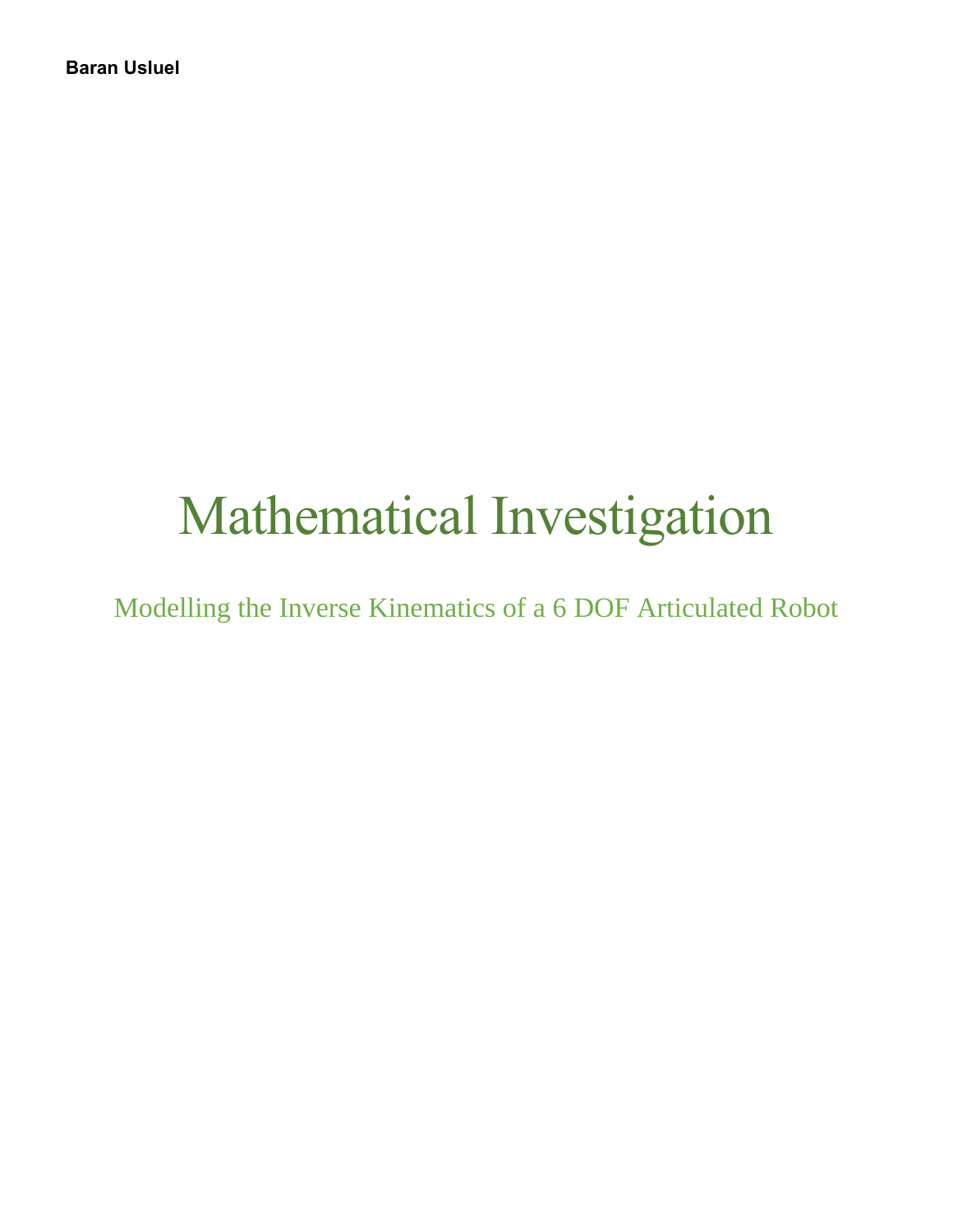## **Table of Contents**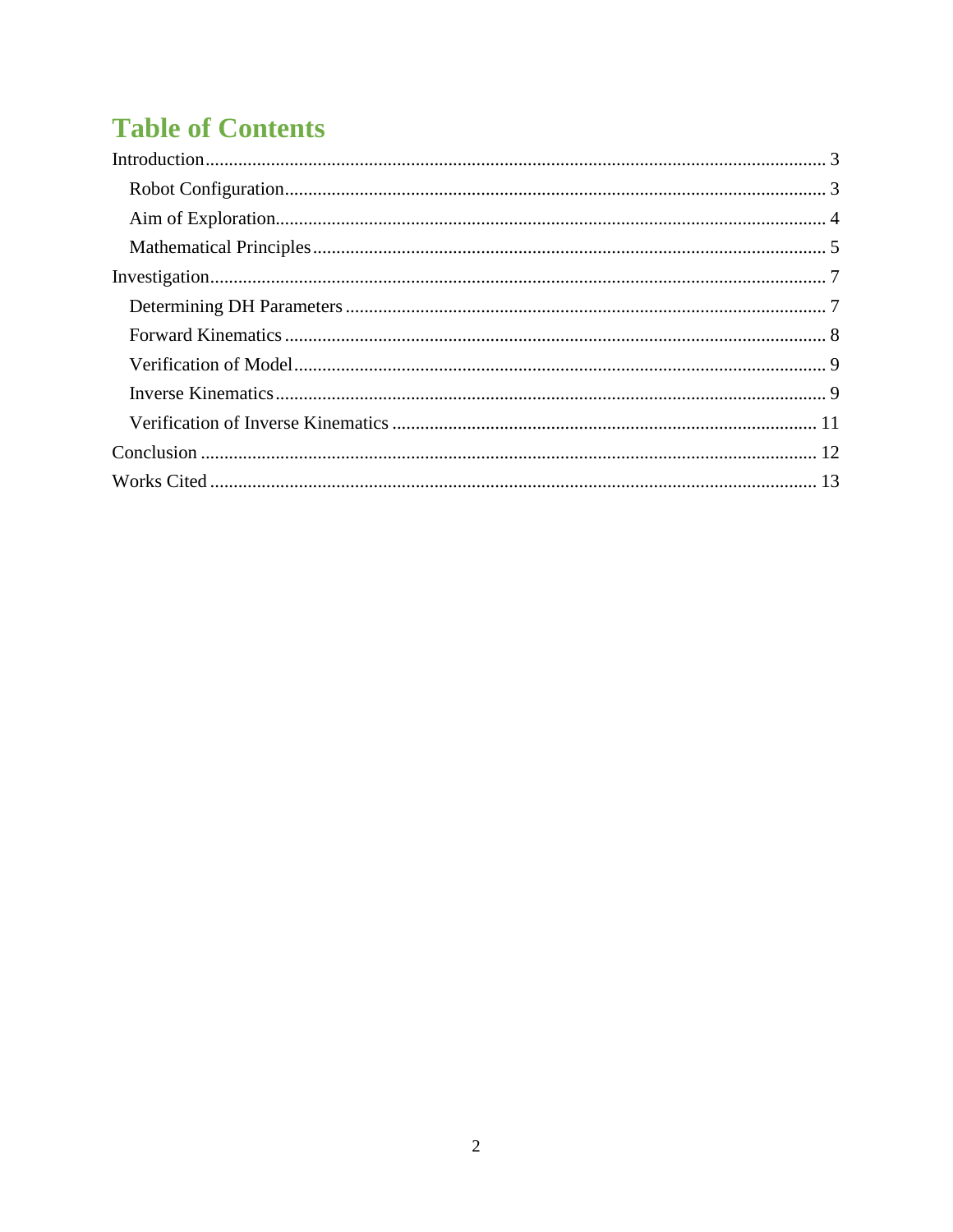## <span id="page-2-0"></span>**Introduction**

I have been fascinated by robots since a young age. As I grew up, I read about them and made attempts at building basic versions of them. More recently, I developed a particular interest in the theory and Mathematics that goes into designing, building, and controlling them. My extended essay is about the effects of changing the number of degrees of freedom (DOF) in robot arms on various variables, and following the same theme, my Math IA is about the calculations necessary to control them. I believe that my research is significant because developing a suitable kinematic model and using it to develop an accurate and efficient inverse kinematics solution is crucial for the practical and precise control of automated robots.

#### <span id="page-2-1"></span>Robot Configuration

This paper will be about articulated robots (more commonly known as robot arms, due to their humanlike movements), which only have rotary joints, and no linear joints (Figure 1).

Further, the articulated robot will have 6 joints or degrees of freedom (DOF). This is because it is the most commonly used type of robot for typical industrial applications. The joint configuration of the robot will be similar to popular industrial robots such as the FANUC R-2000 (Figure 2) and the Motoman UP165, meaning that it will have a structure like that in Figure 3, with its joints rotating in the indicated directions.



*Figure 1 (Ross, Fardo and Masterson)*





*Figure 2, FANUC R-2000 iC/270F (FANUC) Figure 3, 6-Axis Robot Joints (DENSO WAVE INCORPORATED)*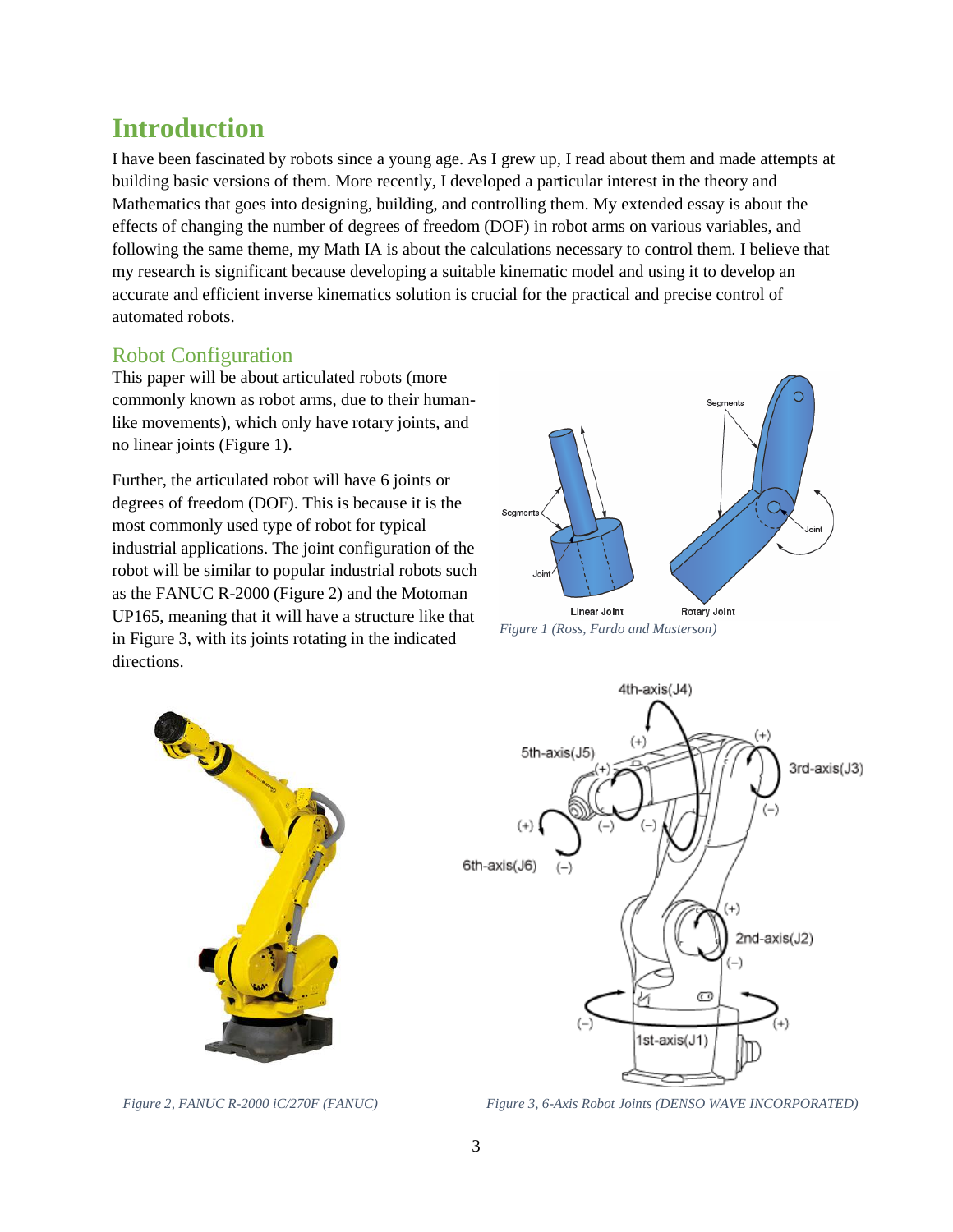Finally, one of the most distinct features of the robot design we will be modelling is the existence of a Euler wrist. Also known as a spherical wrist, ball wrist or triple roll wrist, this is when the rotation axes of the last three joints intersect at a single location. This is displayed in Figure 4 by the intersection of  $z_3$ ,  $z_4$  and  $z_5$  which are the rotation axes of  $\theta_4$ ,  $\theta_5$  and  $\theta_6$  respectively. Simply put, this means that there is no link distance between the last three joints, and hence rotating them doesn't affect the position of the end-effector (the robot's endpoint), but rather its orientation. It should be noted that in this case, the end-effector point is taken as the



*Figure 4, Euler wrist (Szabó, Budai and Kovács)*

intersection point of these three axes. This configuration "allows for the decoupling of the position and orientation kinematics," so that an analytical solution exists and a numerical/computed approach doesn't have to be adopted. The use of the Euler wrist will mean that the model won't be universally applicable to all 6 DOF articulated robots with the same joint configuration. However, this is a limitation and assumption that is commonly utilized in literature to make the inverse kinematics solvable (Kucuk and Bingul).

#### <span id="page-3-0"></span>Aim of Exploration

The aim of this investigation is to develop a mathematical model for the inverse kinematics of a 6 DOF articulated robot. Inverse kinematics is the calculation of the necessary joint angles for the end-effector to reach a target position. It is the opposite of forward kinematics, which is the calculation of the endeffector's position and orientation from the known joint angles. Inverse kinematics is a much more complex computation, because there are often an infinite number of solutions to the problem. There are two different approaches to inverse kinematics: numerical (performed by computers) and analytical methods. To make the inverse kinematics analytically solvable, we will be using a robot with a Euler wrist, which decouples the position and orientation kinematics so that only three of the six joints are responsible for each (Kucuk and Bingul).

When there are only a few DOF in the arm, the calculations can be done through simple geometry and trigonometry; however, this is not the case for robots with larger numbers of DOF, which is why I will adopt an algebraic solution using homogenous transformation matrices. This approach will be similar to what was done by Kucuk and Bingul during their research on solving the inverse kinematics of a different 6 DOF robot (the Stanford Manipulator) that has a more outdated and uncommon joint configuration.

Additionally, it should be noted that a common problem with inverse kinematics is that there are often multiple solutions or singularities; that is why the solutions yielded by the model will have to be verified by checking whether they are within the physical limits of the robot (i.e. many joints can't turn 180 degrees on themselves) and also whether they do indeed move the end-effector to the desired position (sometimes this isn't the case because of the multiple values that inverse trigonometric functions yield).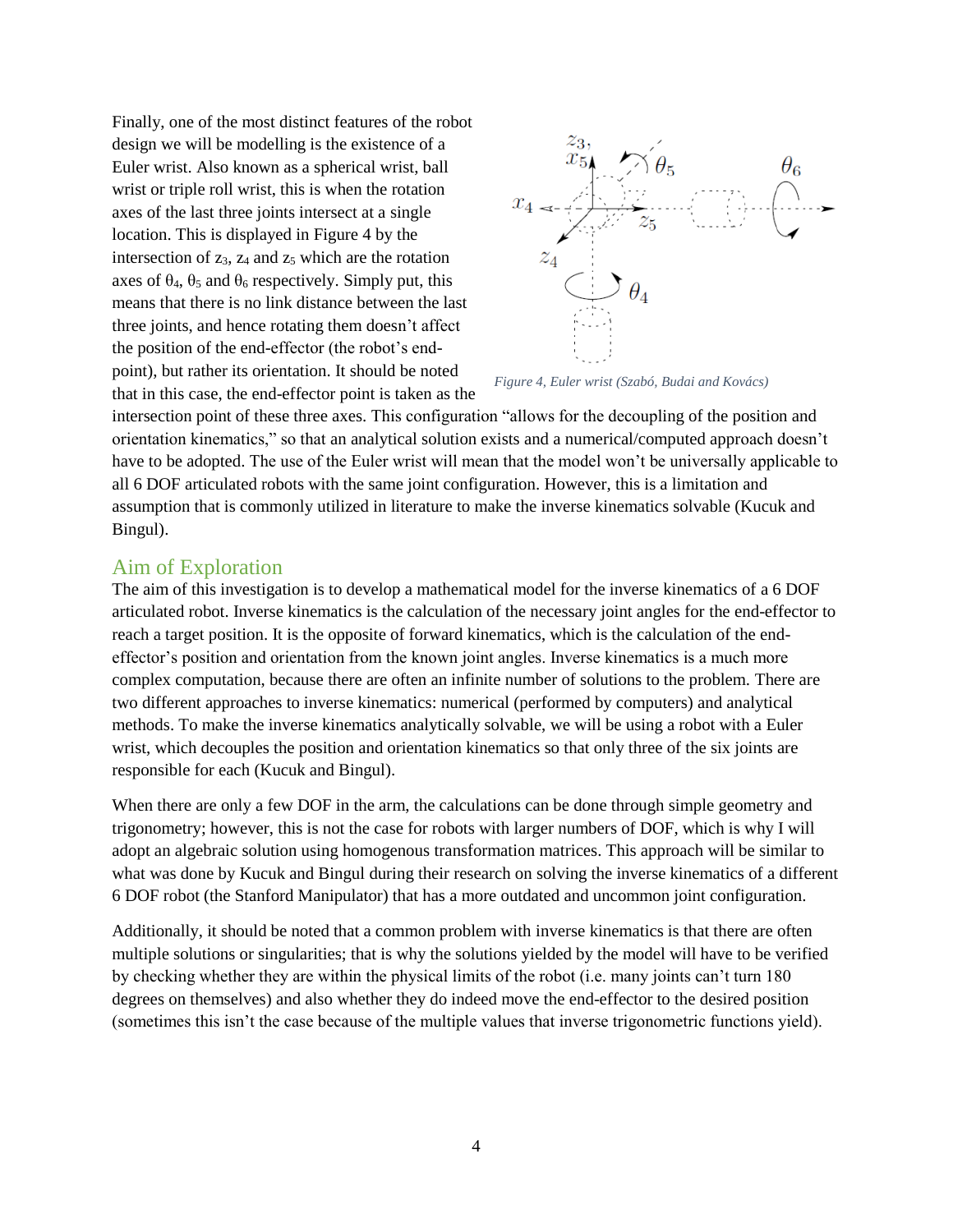#### <span id="page-4-0"></span>Mathematical Principles

Firstly, the following trigonometric identities and equations will be utilized in the investigation, for simplicity:

|                | Equations                               | Solutions                                                         |  |  |
|----------------|-----------------------------------------|-------------------------------------------------------------------|--|--|
| 1              | $a\sin\theta + b\cos\theta = c$         | $\theta = A \tan 2(a, b) \pm A \tan 2(\sqrt{a^2 + b^2 - c^2}, c)$ |  |  |
| $\mathcal{P}$  | $a\sin\theta + b\cos\theta = 0$         | $\theta = A \tan 2(-b, a)$ or $\theta = A \tan 2(b, -a)$          |  |  |
| 3              | $\cos \theta = a$ and $\sin \theta = b$ | $\theta$ = A tan 2(b, a)                                          |  |  |
| $\overline{4}$ | $\cos \theta = a$                       | $\theta = A \tan 2(\pm \sqrt{1-a^2}, a)$                          |  |  |
| - 5            | $\sin \theta = a$                       | $\theta = A \tan 2(a, \pm \sqrt{1-a^2})$                          |  |  |

*Table 1, Some trigonometric equations and solutions used in inverse kinematics (Kucuk and Bingul)*

In the table above, Atan2(a, b) is the computer science notation for the four-quadrant inverse tangent, meaning that it is equivalent to calculating arctan( $a / b$ ) and identifying the value which is in the correct quadrant. This expression has been used for clarity, and for compatibility with MATLAB when computing the inverse kinematics equations. Its meaning and usage has been explained here because it may be an unfamiliar notation for most readers.

Next are the homogenous transformations. These are 4x4 transformation matrices, as shown in Figure 5, that specify the position and orientation of each of the joints in space with respect to the base of the robot. They are composed of a 3x3 rotation matrix and a 3x1 translation matrix. The bottom row of the transformation matrix is always fixed as [0 0 0 1] (Yetim). We will be using homogenous transformations in this paper because they are the most commonly used representation in literature.



#### *Figure 5, Homogenous transformation matrix (Yetim)*

Further, we have to define our coordinate system. We will be using a right-handed, Cartesian coordinate system. When you hold your hand so that your fingers point towards the x-axis, and they can curl towards the y-axis, then your thumb will point towards the z-axis. Additionally, when we are performing rotations around the axes, we must be clear about the direction of the rotation. Therefore, when you look down the positive side of the axis, a rotation by a positive angle will be counterclockwise (Yetim).

And finally, one must be familiarized with the Denavit-Hartenberg (DH) parameters for describing robotic joint configurations. This is a standard set of parameters used in robotics, for describing the transformation between two adjacent joints. The four parameters are  $a_{i-1}$ ,  $a_{i-1}$ ,  $d_i$  and  $\theta_i$ , which are the link length, link twist, link offset and joint angle, respectively. Figure 6 shows the coordinate frame assignment for a general robot, with the parameters labelled (Kucuk and Bingul).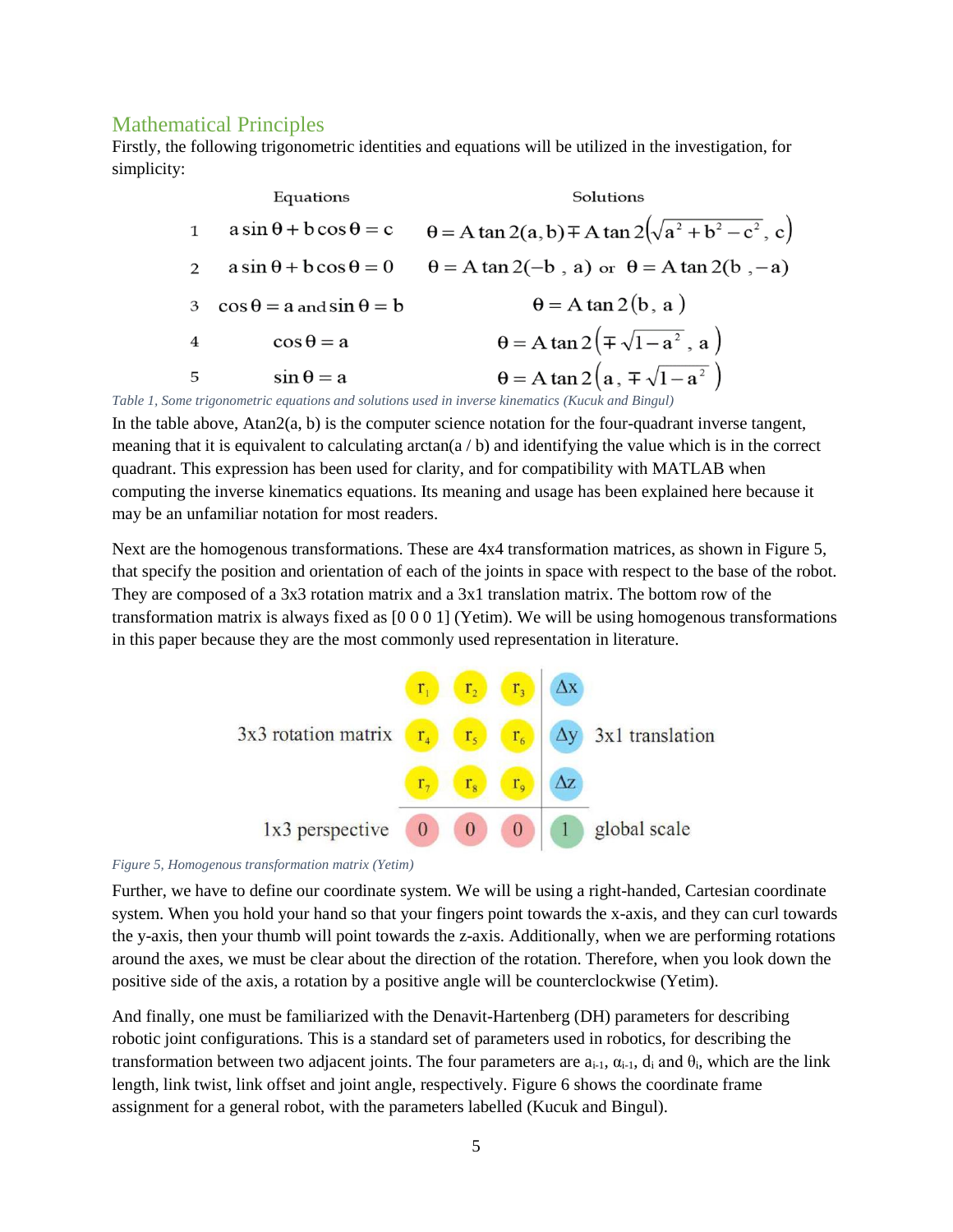

*Figure 6, Coordinate frame assignment (Kucuk and Bingul)*

"The distance from  $Z_{i-1}$  to  $Z_i$  measured along  $X_{i-1}$  is assigned as  $a_{i-1}$ , the angle between  $Z_{i-1}$  and  $Z_i$ measured along  $X_i$  is assigned as  $\alpha_{i-1}$ , the distance from  $X_{i-1}$  to  $X_i$  measured along  $Z_i$  is assigned as  $d_i$  and the angle between  $X_{i-1}$  to  $X_i$  measured about  $Z_i$  is assigned as  $\theta_i$ " (Kucuk and Bingul). The transformation matrix for a link is then shown as:

Equation 1

*(Kucuk and Bingul)*

 $R_x$  and  $R_z$  denote rotation,  $D_x$  and  $Q_i$  is translation, and  $c\theta_i$  and  $s\theta_i$  are shortened versions of  $cos\theta_i$  and  $sin\theta$ . When the transformation matrices for each of the joints are multiplied, we can find the transformation matrix of the end-effector.

$$
P_{\text{end}} = \frac{\text{base}}{\text{effector}} \left[ T = \frac{0}{1} \right] \left[ T \right] \left[ T \right] \left[ T \right] \qquad \text{and} \quad \text{base} \left[ T = \begin{vmatrix} r_{11} & r_{12} & r_{13} & p_x \\ r_{21} & r_{22} & r_{23} & p_y \\ r_{31} & r_{32} & r_{33} & p_z \\ 0 & 0 & 0 & 1 \end{vmatrix}
$$

In the end-effector transformation matrix shown above,  $r_{kj}$  represents the rotational elements and  $p_x$ ,  $p_y$ ,  $p_z$ give the position vector (Kucuk and Bingul).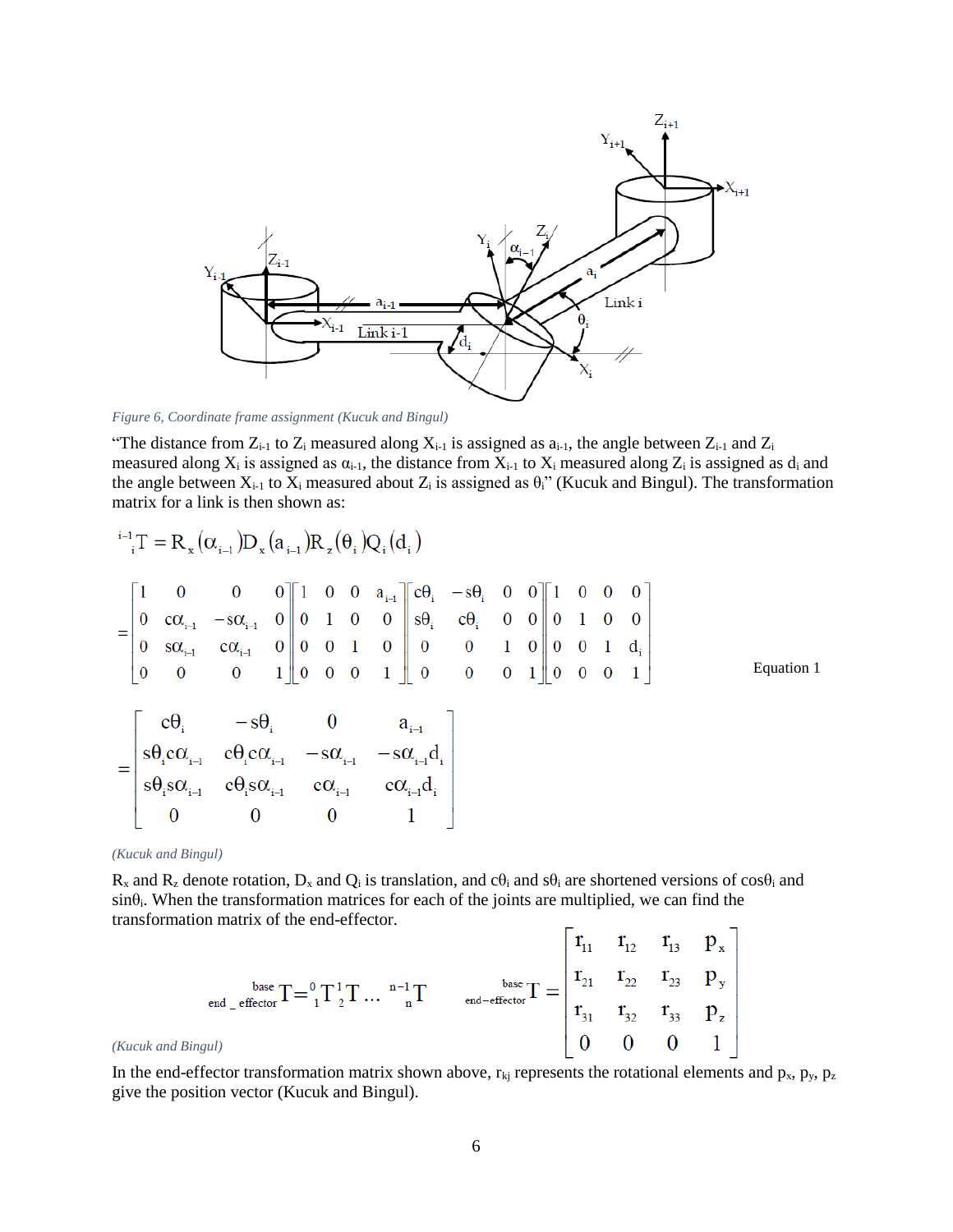## <span id="page-6-0"></span>**Investigation**

#### <span id="page-6-1"></span>Determining DH Parameters

To determine the Denavit-Hartenberg parameters, the coordinate frame assignment of the robot must first be clarified by drawing a diagram (see Figure 7).



*Figure 7, Coordinate frame assignment of 6 DOF manipulator*

A set of axes is drawn at each of the joints. The z axes all point towards the axes of rotation, the x axes point in the same direction, and the y axes are determined with the right-hand rule.

The  $\theta_i$  for each of the joints is  $\theta_1$  through  $\theta_6$ because they are joint variables which change.

The  $a_{i-1}$  values are all zero, because there is no distance between the individual coordinate frames, along the x axes.

The  $d_i$  for the first three axes are  $d_1$  along  $Z_1$ ,  $d_2$ along  $Y_2$  and  $d_3$  along  $Y_3$ , due to the link lengths. The last three axes have d<sup>i</sup> values equal to zero because of the Euler wrist; therefore, the position of the end-effector is taken as the green point on the figure.

And finally, the  $\alpha_{i-1}$  values must be determined. The first joint's coordinate frame is that of the base, meaning its orientation is the same as the world's, and so  $\alpha_0$  is zero. The second joint is rotated by 90 degrees counterclockwise around the x axis, so  $\alpha_1$  is 90. The third joint is in the same direction as the second, so  $\alpha_2$  is zero. The fourth joint becomes upright again, through a 90 degree clockwise rotation, so  $\alpha_3$  is -90. Similarly,  $\alpha_4$  is 90 and  $\alpha_5$  is -90.

|   | $\theta_i$ | $\alpha_{i-1}$ | $\mathbf{d}_{\mathbf{i}}$ | $a_{i-1}$ |
|---|------------|----------------|---------------------------|-----------|
|   | $\theta_1$ |                | d <sub>1</sub>            |           |
| 2 | $\theta_2$ | 90             | d <sub>2</sub>            |           |
| 3 | $\theta_3$ |                | $d_3$                     |           |
|   | $\theta_4$ | $-90$          | 0                         |           |
| 5 | $\theta_5$ | 90             | 0                         |           |
| 6 | $\theta_6$ | $-90$          |                           |           |

*Table 2, DH parameters of 6 DOF manipulator*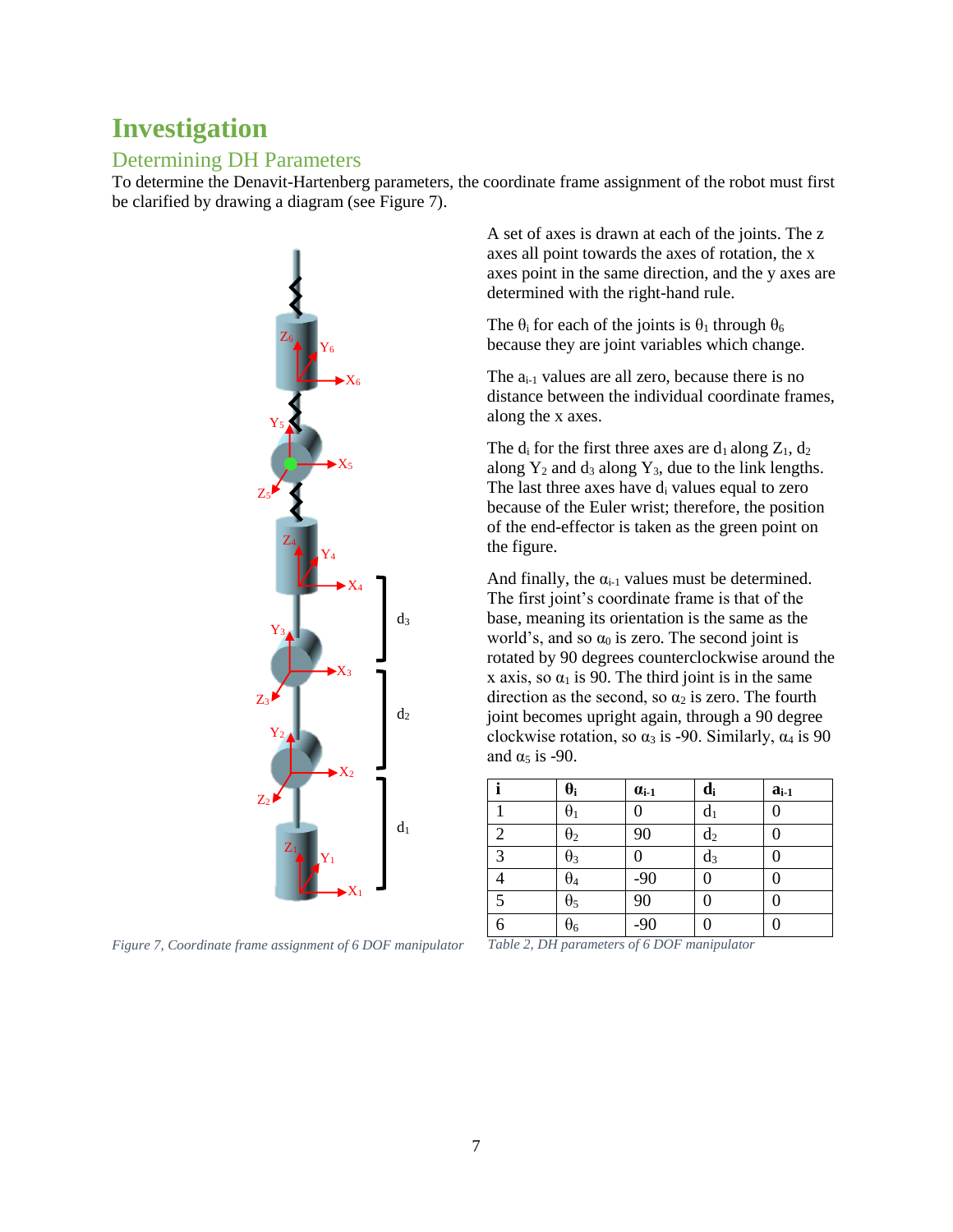#### <span id="page-7-0"></span>Forward Kinematics

The DH parameters in Table 2 for each of the joints can then be substituted into Equation 1, yielding the individual transformation matrices. For example, the transformation matrix for the first joint is:

$$
{}_{1}^{0}T = \begin{bmatrix} 1 & 0 & 0 & 0 \\ 0 & c(0) & -s(0) & 0 \\ 0 & s(0) & c(0) & 0 \\ 0 & 0 & 0 & 1 \end{bmatrix} \begin{bmatrix} 1 & 0 & 0 & 0 \\ 0 & 1 & 0 & 0 \\ 0 & 0 & 1 & 0 \\ 0 & 0 & 0 & 1 \end{bmatrix} \begin{bmatrix} c(\theta_{1}) & -s(\theta_{1}) & 0 & 0 \\ s(\theta_{1}) & c(\theta_{1}) & 0 & 0 \\ 0 & 0 & 1 & 0 \\ 0 & 0 & 0 & 1 \end{bmatrix} \begin{bmatrix} 1 & 0 & 0 & 0 \\ 0 & 1 & 0 & 0 \\ 0 & 0 & 1 & d_{1} \\ 0 & 0 & 0 & 1 \end{bmatrix}
$$

$$
= \begin{bmatrix} c(\theta_{1}) & -s(\theta_{1}) & 0 & 0 \\ s(\theta_{1}) & c(\theta_{1}) & 0 & 0 \\ 0 & 0 & 1 & d_{1} \\ 0 & 0 & 0 & 1 \end{bmatrix}
$$

The transformation matrix for the second joint can also be found similarly. Note that the  $D_x(a_{i-1})$  matrix responsible for translations along the x axis has been omitted, because that transformation isn't necessary for the given robot, and its matrix is simply an identity matrix. Additionally, the  $d_2$  variable in the  $Q_i$ translation matrix has been placed in the  $p_y$  element instead of  $p_z$ , because unlike the first joint, the translation is now along the given joint's y axis.

$$
\frac{1}{2}T = \begin{bmatrix} 1 & 0 & 0 & 0 \\ 0 & c(90) & -s(90) & 0 \\ 0 & s(90) & c(90) & 0 \\ 0 & 0 & 0 & 1 \end{bmatrix} \begin{bmatrix} c(\theta_2) & -s(\theta_2) & 0 & 0 \\ s(\theta_2) & c(\theta_2) & 0 & 0 \\ 0 & 0 & 1 & 0 \\ 0 & 0 & 0 & 1 \end{bmatrix} \begin{bmatrix} 1 & 0 & 0 & 0 \\ 0 & 1 & 0 & d_2 \\ 0 & 0 & 1 & 0 \\ 0 & 0 & 0 & 1 \end{bmatrix} = \begin{bmatrix} c(\theta_2) & -s(\theta_2) & 0 & -d_2 * s(\theta_2) \\ 0 & 0 & -1 & 0 \\ s(\theta_2) & c(\theta_2) & 0 & d_2 * c(\theta_2) \\ 0 & 0 & 0 & 1 \end{bmatrix}
$$

The same reasoning is applied to the other joints:

$$
\frac{2}{3}T = \begin{bmatrix} c(\theta_3) & -s(\theta_3) & 0 & 0 \\ s(\theta_3) & c(\theta_3) & 0 & 0 \\ 0 & 0 & 1 & 0 \\ 0 & 0 & 0 & 1 \end{bmatrix} \begin{bmatrix} 1 & 0 & 0 & 0 \\ 0 & 1 & 0 & d_3 \\ 0 & 0 & 1 & 0 \\ 0 & 0 & 0 & 1 \end{bmatrix} = \begin{bmatrix} c(\theta_3) & -s(\theta_3) & 0 & -d_3 * s(\theta_3) \\ s(\theta_3) & c(\theta_3) & 0 & d_3 * c(\theta_3) \\ 0 & 0 & 1 & 0 \\ 0 & 0 & 0 & 1 \end{bmatrix}
$$

$$
\frac{3}{4}T = \begin{bmatrix} 1 & 0 & 0 & 0 \\ 0 & c(-90) & -s(-90) & 0 \\ 0 & s(-90) & c(-90) & 0 \\ 0 & 0 & 0 & 1 \end{bmatrix} \begin{bmatrix} c(\theta_4) & -s(\theta_4) & 0 & 0 \\ s(\theta_4) & c(\theta_4) & 0 & 0 \\ 0 & 0 & 1 & 0 \\ 0 & 0 & 0 & 1 \end{bmatrix} = \begin{bmatrix} c(\theta_4) & -s(\theta_4) & 0 & 0 \\ 0 & 0 & 1 & 0 \\ -s(\theta_4) & -c(\theta_4) & 0 & 0 \\ 0 & 0 & 0 & 1 \end{bmatrix}
$$

$$
\frac{4}{5}T = \begin{bmatrix} 1 & 0 & 0 & 0 \\ 0 & c(90) & -s(90) & 0 \\ 0 & s(90) & c(90) & 0 \\ 0 & 0 & 0 & 1 \end{bmatrix} \begin{bmatrix} c(\theta_5) & -s(\theta_5) & 0 & 0 \\ s(\theta_5) & c(\theta_5) & 0 & 0 \\ 0 & 0 & 1 & 0 \\ 0 & 0 & 0 & 1 \end{bmatrix} = \begin{bmatrix} c(\theta_5) & -s(\theta_5) & 0 & 0 \\ s(\theta_5) & c(\theta_5) & 0 & 0 \\ s(\theta_5) & c(\theta_5) & 0 & 0 \\ 0 & 0 & 0 & 1 \end{bmatrix}
$$

$$
\frac{5}{6}T = \begin{bmatrix} 1 & 0 & 0 &
$$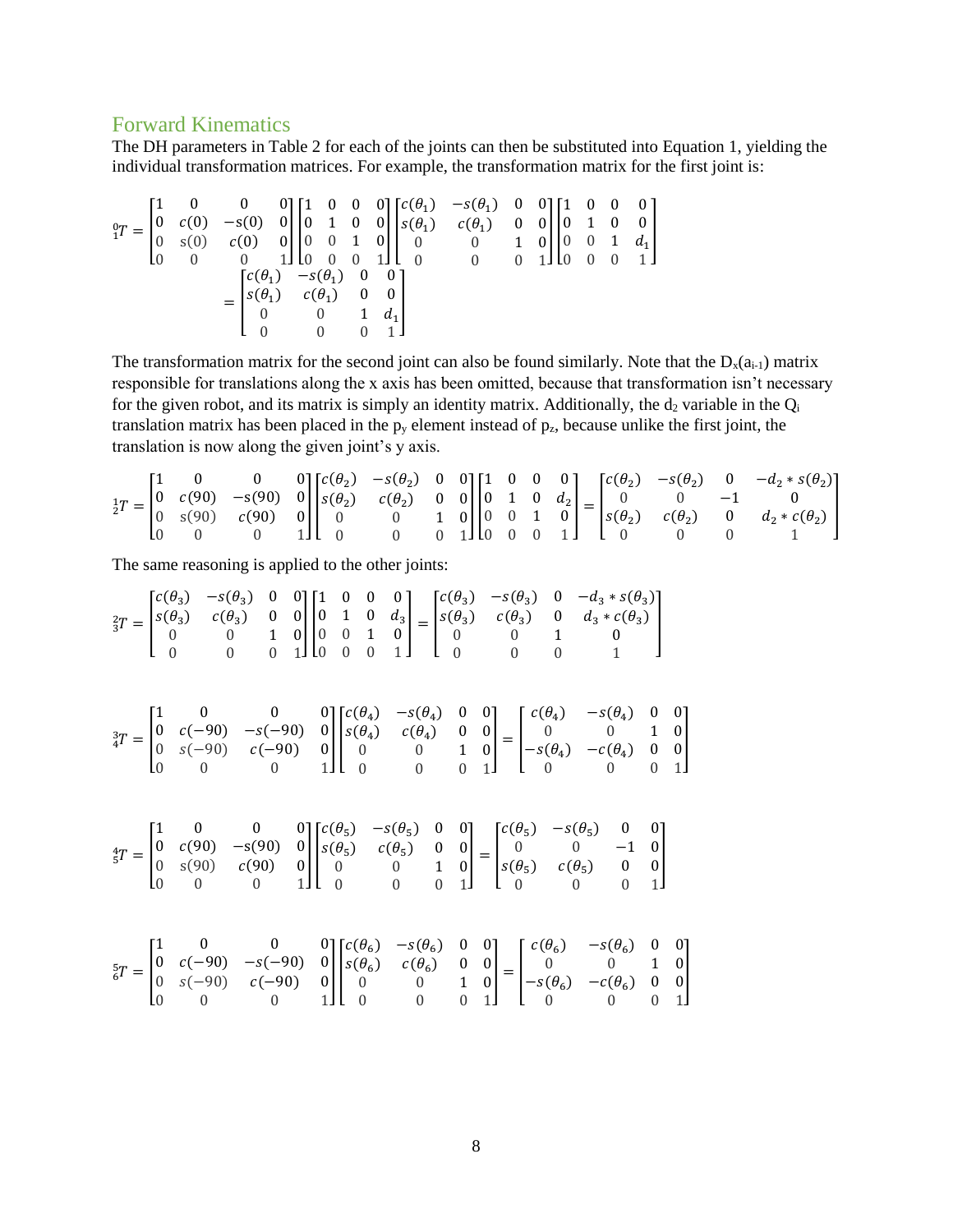Finally, all of the transformation matrices are multiplied to find the transformation matrix describing the end-effector's position and rotation:

$$
{}_{6}^{0}T = {}_{1}^{0}T * {}_{2}^{1}T * ... * {}_{6}^{5}T = \begin{bmatrix} r_{11} & r_{12} & r_{13} & p_{x} \\ r_{21} & r_{22} & r_{23} & p_{y} \\ r_{31} & r_{32} & r_{33} & p_{z} \\ 0 & 0 & 0 & 1 \end{bmatrix}
$$
  
= 
$$
\begin{bmatrix} ... & ... & ... & -d_{3}(c\theta_{1} * c\theta_{2} * s\theta_{3} + c\theta_{1} * c\theta_{3} * s\theta_{2}) - d_{2} * c\theta_{1} * s\theta_{2} \\ ... & ... & ... & -d_{3}(c\theta_{2} * s\theta_{1} * s\theta_{3} + c\theta_{3} * s\theta_{1} * s\theta_{2}) - d_{2} * s\theta_{1} * s\theta_{2} \\ ... & ... & ... & d_{1} + d_{2} * c\theta_{2} + d_{3}(c\theta_{2} * c\theta_{3} - s\theta_{2} * s\theta_{3}) \end{bmatrix}
$$

#### <span id="page-8-0"></span>Verification of Model

To verify the correctness of this mathematical model, a sanity check should be performed by finding the zero position vector (the position when all the angles are zero):

$$
\begin{bmatrix} p_x \\ p_y \\ p_z \end{bmatrix} = \begin{bmatrix} -d_3(c(0) * c(0) * s(0) + c(0) * c(0) * s(0)) - d_2 * c(0) * s(0) \\ -d_3(c(0) * s(0) * s(0) + c(0) * s(0) * s(0)) - d_2 * s(0) * s(0) \\ d_1 + d_2 * c(0) + d_3(c(0) * c(0) - s(0) * s(0)) \end{bmatrix} = \begin{bmatrix} 0 \\ 0 \\ d_1 + d_2 + d_3 \end{bmatrix}
$$

This position vector clearly matches what one would expect based on Figure 7.

#### <span id="page-8-1"></span>Inverse Kinematics

Solving the inverse kinematics problem requires manipulating the following equation so that the unknown  $\theta_i$  variables can eventually be written in terms of  ${}^0_6T$ 's elements (p<sub>x</sub>, p<sub>y</sub>, p<sub>z</sub> and r<sub>kj</sub>), which are given.

$$
{}^{0}_{6}T = {}^{0}_{1}T * {}^{1}_{2}T * {}^{2}_{3}T * {}^{3}_{4}T * {}^{4}_{5}T * {}^{5}_{6}T
$$

To do this, the joint transformation matrices in the equation can be pre-multiplied, as shown below. This will yield multiple expressions which can all be used to find a solution.

$$
[{}_1^0T]^{-1} * {}_6^0T = {}_2^1T * {}_3^2T * {}_4^3T * {}_5^4T * {}_6^5T
$$
  

$$
[{}_1^0T * {}_2^1T]^{-1} * {}_6^0T = {}_3^2T * {}_4^3T * {}_5^4T * {}_6^5T
$$
  
...  

$$
[{}_1^0T * {}_2^1T * {}_3^2T * {}_4^3T * {}_5^4T]^{-1} * {}_6^0T = {}_6^5T
$$

We will be using the second expression in this list, but the others could have been used as well.

Firstly, one of the elements of the matrices on the left and right hand sides must be set equal. We will start with the third row, fourth column element  $(p_z)$  as it is the simplest of the three position element equations:

$$
\frac{p_x * s(\theta_1)}{c(\theta_1)^2 + s(\theta_1)^2} - \frac{p_y * c(\theta_1)}{c(\theta_1)^2 + s(\theta_1)^2} = 0
$$
  

$$
p_x * s(\theta_1) - p_y * c(\theta_1) = 0
$$

By using the second trigonometric equation from Table 1, the value of  $\theta_1$  can be found:

$$
\theta_1 = \text{Atan2}(p_y, p_x) \text{ or } \text{Atan2}(-p_y, -p_x) \tag{Equation 2}
$$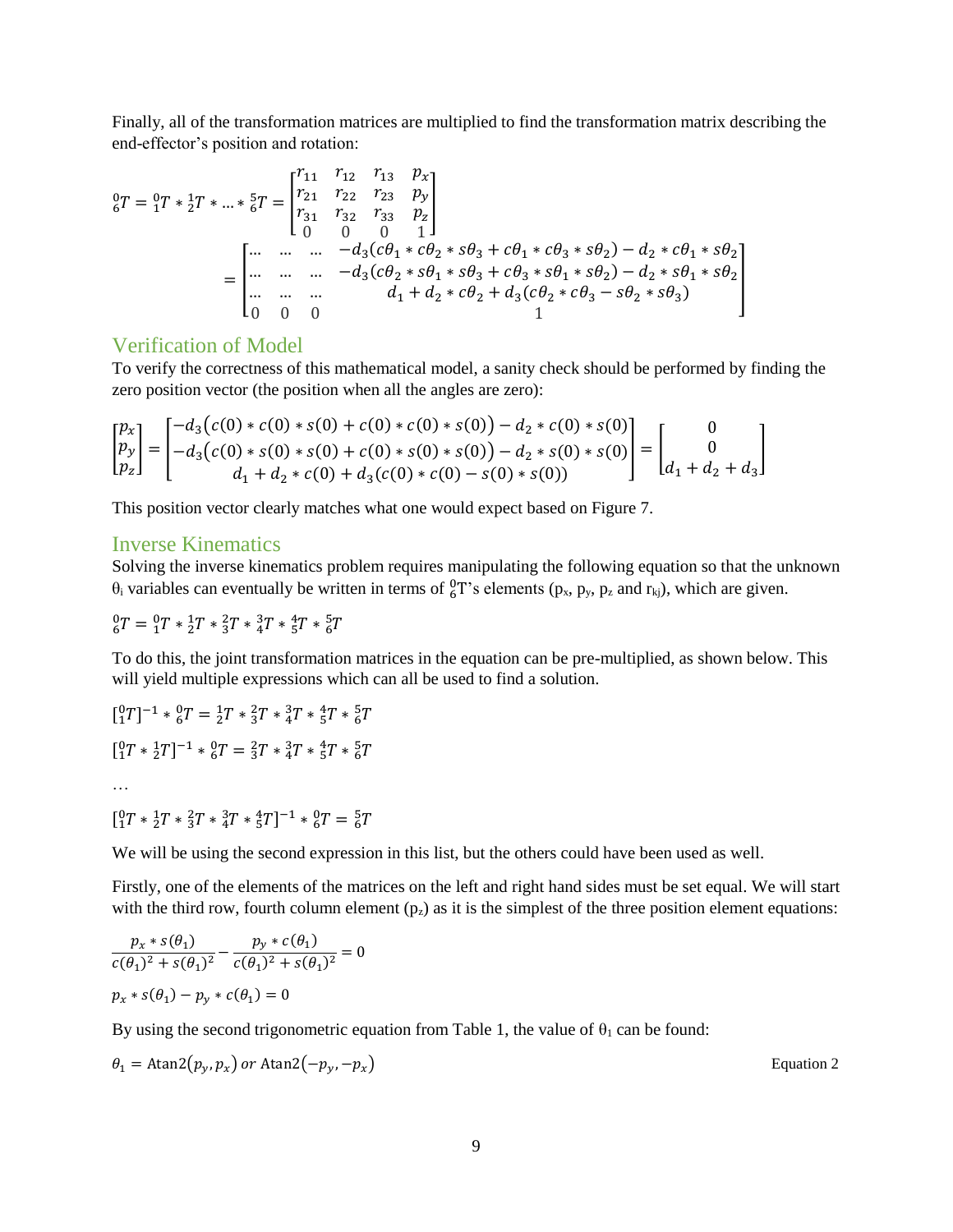We will next evaluate the first row, fourth column elements  $(p_x)$ :

$$
\frac{p_z * s(\theta_2)}{c(\theta_2)^2 + s(\theta_2)^2} - \frac{d_1 * s(\theta_2)}{c(\theta_2)^2 + s(\theta_2)^2} + \frac{p_x * c(\theta_1) * c(\theta_2)}{c(\theta_1)^2 c(\theta_2)^2 + c(\theta_1)^2 s(\theta_2)^2 + c(\theta_2)^2 s(\theta_1)^2 + s(\theta_1)^2 s(\theta_2)^2}
$$
  
+ 
$$
\frac{p_y * c(\theta_2) * s(\theta_1)}{c(\theta_1)^2 c(\theta_2)^2 + c(\theta_1)^2 s(\theta_2)^2 + c(\theta_2)^2 s(\theta_1)^2 + s(\theta_1)^2 s(\theta_2)^2} = -d_3 * s(\theta_3)
$$
  

$$
p_z * s(\theta_2) - d_1 * s(\theta_2) + p_x * c(\theta_1) * c(\theta_2) + p_y * c(\theta_2) * s(\theta_1) = -d_3 * s(\theta_3)
$$
  

$$
s(\theta_2) * [p_z - d_1] + c(\theta_2) * [p_x * c(\theta_1) + p_y * s(\theta_1)] = -d_3 * s(\theta_3)
$$
  

$$
v * s(\theta_2) + w * c(\theta_2) = -d_3 * s(\theta_3) \qquad \text{where } v = p_z - d_1 \text{ and } w = p_x * c(\theta_1) + p_y * s(\theta_1) \qquad \text{Equation 3}
$$

Next, we will use the elements in the second row and fourth column  $(p_y)$ :

$$
\frac{p_z * c(\theta_2)}{c(\theta_2)^2 + s(\theta_2)^2} - \frac{d_2 * c(\theta_2)^2 + d_2 * s(\theta_2)^2 + d_1 * c(\theta_2)}{c(\theta_2)^2 + s(\theta_2)^2} - \frac{p_x * c(\theta_1) * s(\theta_2)}{c(\theta_1)^2 c(\theta_2)^2 + c(\theta_1)^2 s(\theta_2)^2 + c(\theta_2)^2 s(\theta_1)^2 + s(\theta_1)^2 s(\theta_2)^2}
$$
\n
$$
- \frac{p_y * s(\theta_2) * s(\theta_1)}{c(\theta_1)^2 c(\theta_2)^2 + c(\theta_1)^2 s(\theta_2)^2 + c(\theta_2)^2 s(\theta_1)^2 + s(\theta_1)^2 s(\theta_2)^2} = d_3 * c(\theta_3)
$$
\n
$$
p_z * c(\theta_2) - d_2 - d_1 * c(\theta_2) - p_x * c(\theta_1) * s(\theta_2) - p_y * s(\theta_2) * s(\theta_1) = d_3 * c(\theta_3)
$$
\n
$$
c(\theta_2) * [p_z - d_1] - s(\theta_2) * [p_x * c(\theta_1) + p_y * s(\theta_1)] = d_2 + d_3 * c(\theta_3)
$$
\n
$$
v * c(\theta_2) - w * s(\theta_2) = d_2 + d_3 * c(\theta_3)
$$
\nEquation 4

Equations 3 and 4 can then be squared and added to find a value for  $\theta_3$ :

$$
v^{2} * s(\theta_{2})^{2} + w^{2} * c(\theta_{2})^{2} + 2vw * s(\theta_{2}) * c(\theta_{2}) = d_{3}^{2} * s(\theta_{3})^{2}
$$
  
\n
$$
v^{2} * c(\theta_{2})^{2} + w^{2} * s(\theta_{2})^{2} - 2vw * s(\theta_{2}) * c(\theta_{2}) = d_{2}^{2} + d_{3}^{2} * c(\theta_{3})^{2} + 2d_{2}d_{3} * c(\theta_{3})
$$
  
\n
$$
v^{2} + w^{2} = d_{2}^{2} + d_{3}^{2} + 2d_{2}d_{3} * c(\theta_{3})
$$
  
\n
$$
\theta_{3} = \arccos\left(\frac{v^{2} + w^{2} - d_{2}^{2} - d_{3}^{2}}{2d_{2}d_{3}}\right)
$$
  
\n
$$
\theta_{3} = \arccos\left(\frac{[p_{z} - d_{1}]^{2} + [p_{x} * c(\theta_{1}) + p_{y} * s(\theta_{1})]^{2} - d_{2}^{2} - d_{3}^{2}}{2*d_{2} * d_{3}}\right)
$$
  
\nEquation 5

This value can then be used to find  $\theta_2$ , using Equation 3 and the first trigonometric equation in Table 1.

$$
v * s(\theta_2) + w * c(\theta_2) = c \qquad \text{where } v = p_z - d_1, w = p_x * c(\theta_1) + p_y * s(\theta_1) \text{ and } c = -d_3 * s(\theta_3)
$$
  
\n
$$
\theta_2 = \text{Atan2}(v, w) \pm \text{Atan2}\left(\sqrt{v^2 + w^2 - c^2}, c\right)
$$
  
\n
$$
\theta_2 = \text{Atan2}\left(p_z - d_1, p_x * c(\theta_1) + p_y * s(\theta_1)\right)
$$
  
\n
$$
\pm \text{Atan2}\left(\sqrt{[p_z - d_1]^2 + [p_x * c(\theta_1) + p_y * s(\theta_1)]^2 - [-d_3 * s(\theta_3)]^2}, -d_3 * s(\theta_3)\right)
$$
  
\nEquation 6

Hence, the values of  $\theta_1$ ,  $\theta_2$  and  $\theta_3$ , which are the joint angles that affect the end-effector's position, are found. The angles of the other three joints weren't explored because those aren't responsible for the endeffector's position, but rather it's orientation, which isn't as significant. However, those could also be found using the same method, with the  $r_{ki}$  elements of the matrices.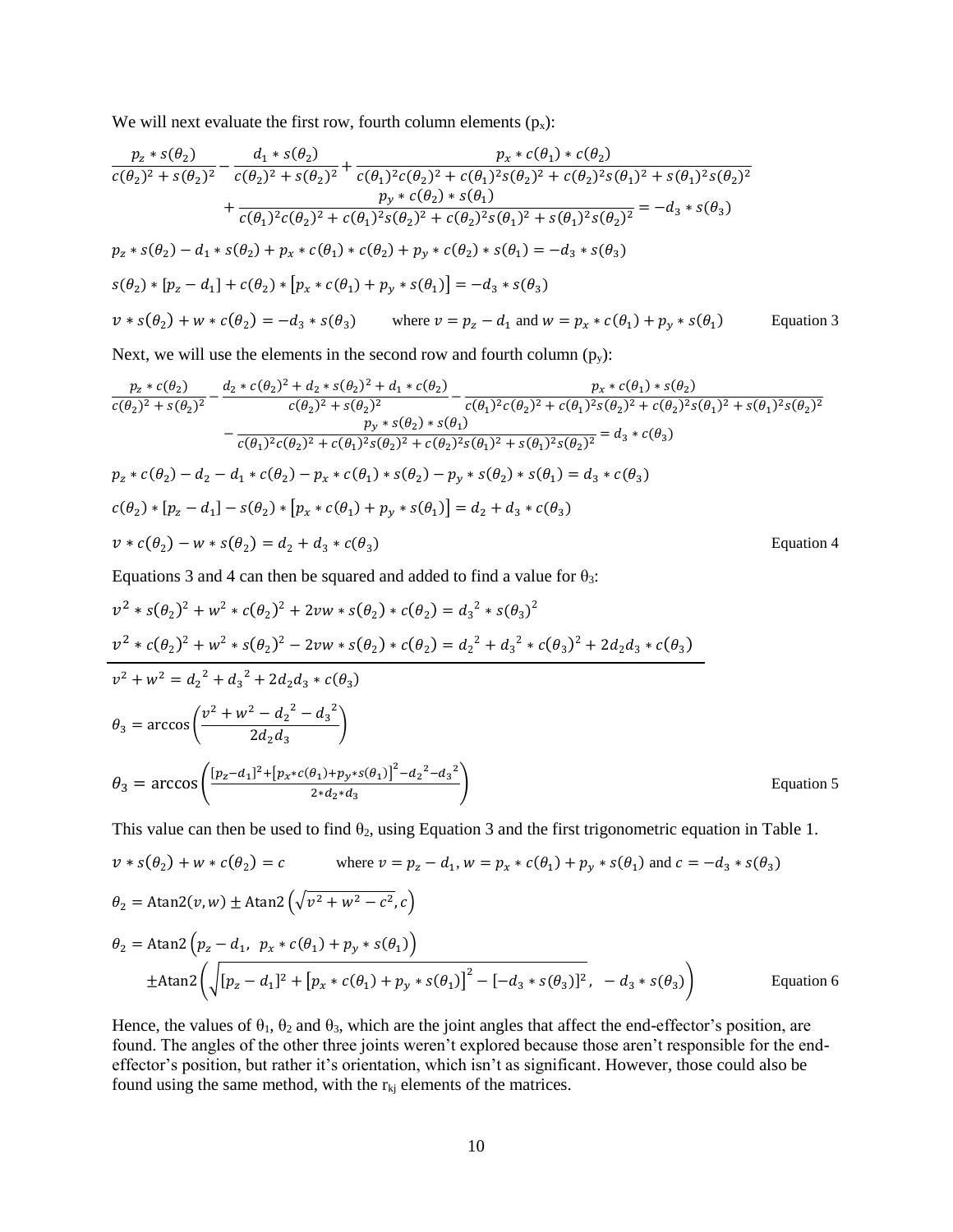#### <span id="page-10-0"></span>Verification of Inverse Kinematics

The inverse kinematics solution can be verified by applying it to a position with a known joint solution. That is, if we use the forward kinematics model to calculate the position vector for a set of given joint angles, and then substitute the position vector back into the inverse kinematics expressions, we should find the original angles, along with other potential solutions (which may or may not be correct).

If the first three joint angles (which are the ones responsible for the position) are taken as 45, 30 and -90 degrees respectively, and all of the link lengths  $(d<sub>i</sub>$  variables) are taken as 1 meter, the end-effector position vector becomes:

$$
\begin{bmatrix} p_x \\ p_y \\ p_z \end{bmatrix} = \begin{bmatrix} -1 * (c(45) * c(30) * s(-90) + c(45) * c(-90) * s(30)) - 1 * c(45) * s(30) \\ -1 * (c(30) * s(45) * s(-90) + c(-90) * s(45) * s(30)) - 1 * s(45) * s(30) \\ 1 + 1 * c(30) + 1 * (c(30) * c(-90) - s(30) * s(-90)) \end{bmatrix} = \begin{bmatrix} 0.2588190451 \\ 0.2588190451 \\ 2.366025404 \end{bmatrix}
$$

This value appears reasonable, as the first joint angle is 45 degrees, and the  $p_x$  and  $p_y$  values are therefore equal.

It can then be inputted to the inverse kinematics expressions. If we use Equation 2 to find the first angle:  $\theta_1 =$ Atan2(0.2588190451,0.2588190451) or Atan2(-0.2588190451, -0.2588190451)  $\theta_1 = 45^\circ \text{ or } -135^\circ$ 

Next, Equation 5 is used for the third angle. Both values of the first angle (45 and -135 degrees) are substituted into this expression, to find all possible solutions:

$$
\theta_3 = \arccos\left(\frac{[2.366025404 - 1]^2 + [0.2588190451 * c(45) + 0.2588190451 * s(45)]^2 - 1^2 - 1^2}{2 * 1 * 1}\right)
$$
  
= 90° or - 90°  
or  

$$
\theta_3 = \arccos\left(\frac{[2.366025404 - 1]^2 + [0.2588190451 * c(225) + 0.2588190451 * s(225)]^2 - 1^2 - 1^2}{2 * 1 * 1}\right)
$$
  
= 90° or - 90°

And lastly, Equation 6 is used to find the second angle. Once again, all combinations of the first and third angles' values are used:

$$
\theta_2 = \text{Atan2}(2.366025404 - 1, \quad 0.2588190451 * c(45) + 0.2588190451 * s(45))
$$
  
\n
$$
\pm \text{Atan2}\left(\sqrt{[2.366025404 - 1]^2 + [0.2588190451 * c(45) + 0.2588190451 * s(45)]^2 - [-1 * s(90)]^2}, -1 * s(90)\right) = -60^\circ \text{ or } -150^\circ
$$

 $\overline{or}$ 

$$
\theta_2 = \text{Atan2}(2.366025404 - 1, \quad 0.2588190451 \times c(45) + 0.2588190451 \times s(45))
$$
  
\n
$$
\pm \text{Atan2}\left(\sqrt{[2.366025404 - 1]^2 + [0.2588190451 \times c(45) + 0.2588190451 \times s(45)]^2 - [-1 \times s(-90)]^2}, -1 \times s(-90)\right) = 30^\circ \text{ or } 120^\circ
$$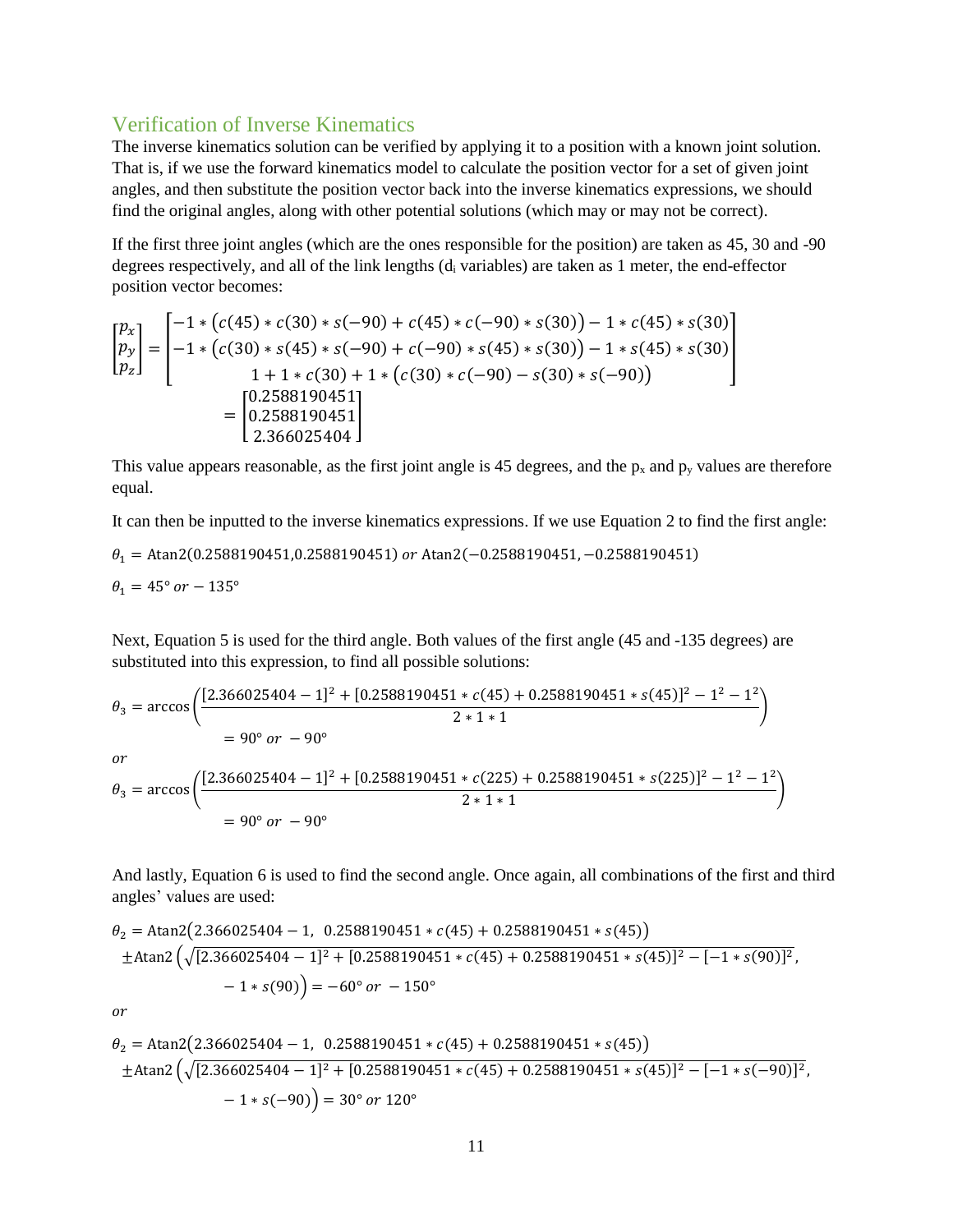$or$ 

$$
\theta_2 = \text{Atan2}(2.366025404 - 1, 0.2588190451 * c(225) + 0.2588190451 * s(225))
$$
  
\n
$$
\pm \text{Atan2}\left(\sqrt{[2.366025404 - 1]^2 + [0.2588190451 * c(225) + 0.2588190451 * s(225)]^2 - [-1 * s(90)]^2}, -1 * s(90)\right) = -30^\circ \text{ or } -120^\circ
$$
  
\nor  
\n
$$
\theta_2 = \text{Atan2}(2.366025404 - 1, 0.2588190451 * c(225) + 0.2588190451 * s(225))
$$
  
\n
$$
\pm \text{Atan2}\left(\sqrt{[2.366025404 - 1]^2 + [0.2588190451 * c(225) + 0.2588190451 * s(225)]^2 - [-1 * s(-90)]^2}, -1 * s(-90)\right) = 60^\circ \text{ or } 150^\circ
$$

As shown, the 45, 30 and -90 degree joint configuration is indeed one of the potential solutions yielded by the inverse kinematics. This indicates that the inverse kinematics solution is correct.

Note that when using the inverse kinematics with new and unknown positions, after all of the possible joint angles are found, they must be checked through the forward kinematics expression to find which angle combinations yield correct results.

### <span id="page-11-0"></span>**Conclusion**

In this investigation, the inverse kinematics solution of a 6 DOF articulated robot has been derived algebraically, using homogenous transformation matrices. This is a significant finding in the area of automated robotics, because it allows for the autonomous control of industrial robots by supplying only the desired end-effector positions, instead of the traditional method of manually programming each of the necessary joint angles.

It should be kept in mind that the angle values yielded by the solution above need to be validated, based on two things: whether they are within the joint's physical constraints, and whether they actually move the end-effector to the target position. The first can be verified by checking the solution against a domain for the angle, and the second by substituting the values into the forward kinematics expression found on page 9. Therefore, it can be concluded that not all of the solutions will be valid, and that they must be checked manually or through a computer program.

Furthermore, the inverse kinematics solution explored above can't handle singularities. These are cases when there are infinite solutions. For example, when the robot is in its zero position (all angles are zero, so the robot points upwards), even though  $\theta_2$  must be zero,  $\theta_1$  and  $\theta_3$  can be an infinite number of values. That's why when one tries to use the inverse kinematics formulas to find the solution to  $\theta_1$ , tan(0) is found, which is undefined.

And finally, the robot being investigated had a Euler wrist, which is certainly not the case for many 6 DOF industrial robots. This means that this solution, like many others in literature, have a limited scope of applicability. In the future, this could be expanded by examining other methods of inverse kinematics that don't involve position and orientation decoupling through the Euler wrist.

This mathematical investigation has taught me about robot design, modelling and kinematics. I have learned about Denavit-Hartenberg parameters and how they can be used with homogenous transformation matrices, which is a common practice in robotics research and literature. I have also gained an appreciation for transformation matrices, as I have noticed how convenient and powerful they can be. This investigation, along with my extended essay on robot design, have been great opportunities for me to explore my passion for robotics. I wish to pursue education in similar topics during my future University education.